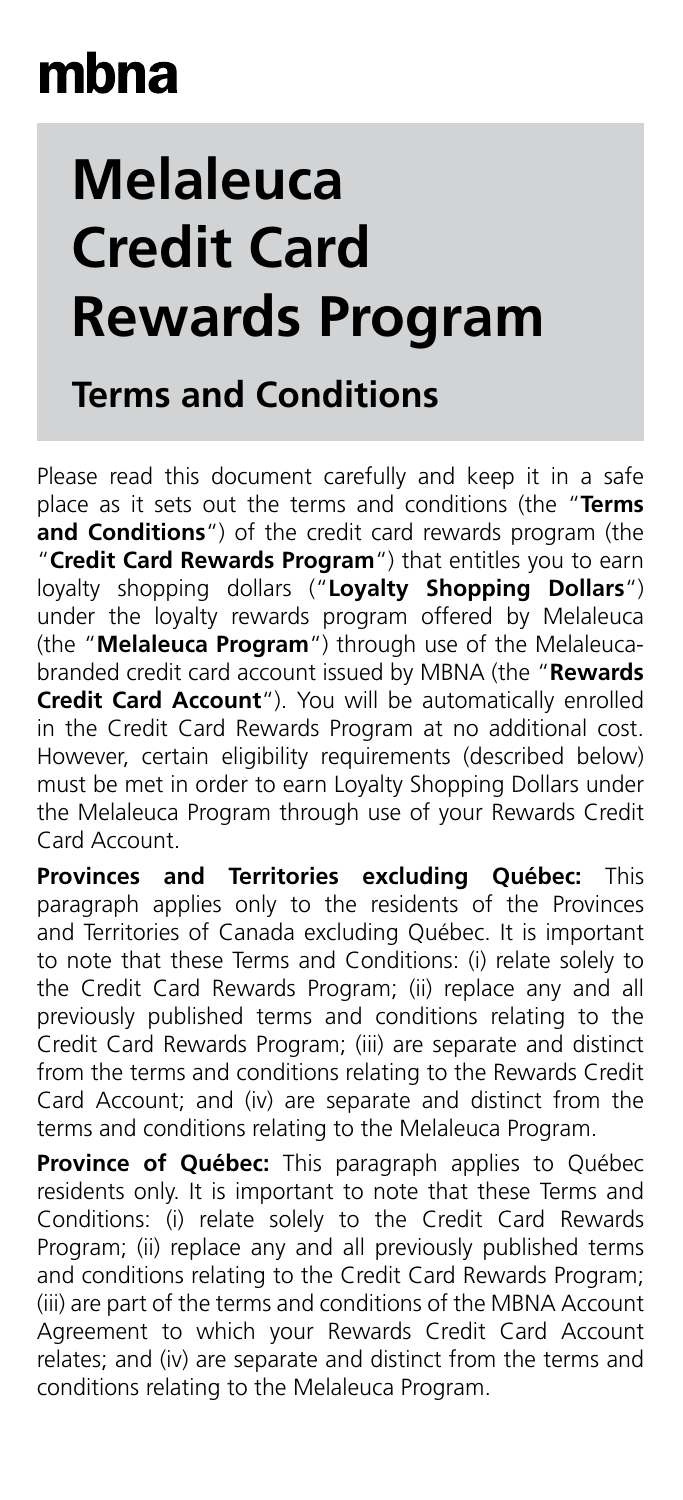**1. Definitions.** In addition to the terms defined above or elsewhere in these Terms and Conditions,

"**Account**" means the account maintained by Melaleuca that records all Loyalty Shopping Dollars earned by you including, but not limited to, Loyalty Shopping Dollars earned through use of your Rewards Credit Card Account and through other promotional programs that may be offered in connection with the Credit Card Rewards Program;

"**Base Earn Rate**" has the meaning set out in section 5(b)(iii);

"**Gas Purchase**" means a Net Purchase from a service station merchant that is coded with a MCC in the service stations and automated fuel dispensers categories. For greater certainty, transactions recorded with a MCC other than 5541 and 5542 shall not qualify as a Gas Purchase;

"**GGR Earn Rate**" means the Loyalty Shopping Dollars that may be earned on eligible Gas Purchases, eligible Grocery Purchases and eligible Restaurant Purchases as described in section 5(b)(ii);

"**Grocery Purchase**" means a Net Purchase from a grocery merchant that is coded with a MCC in the grocery stores and supermarkets category. For greater certainty, transactions recorded with a MCC other than 5411 shall not qualify as a Grocery Purchase;

"**MBNA**" means The Toronto-Dominion Bank, operating a division as MBNA;

"**MCC**" means the Merchant Category Code that is used by payment card network participants to classify the type of business in which a merchant is engaged;

"**Melaleuca**" means Melaleuca, Inc.;

"**Melaleuca Earn Rate**" has the meaning set out in section 5(b)(i);

"**Melaleuca Purchase**" means a Net Purchase made from Melaleuca, Inc. and from Melaleuca of Canada Inc. For greater certainty, in order to be considered a Melaleuca Purchase an eligible membership ID of the Melaleuca Program must be used to make the Net Purchase from a MCC or merchant identification number that Melaleuca has advised MBNA has been assigned to Melaleuca, Inc. or Melaleuca of Canada Inc.

"**Net Purchase**" means the purchase of goods and/or services made by you or your authorized user(s) through the use of your Rewards Credit Card Account, plus or minus any adjustments made to your Rewards Credit Card Account in respect of those purchases. Net Purchases do not include, and you will not earn any Loyalty Shopping Dollars in respect of, interest charges; cash advance and balance transfer transactions (including access cheques and deposits to a bank account); balance(s) permissibly transferred between MBNA credit card accounts or accounts of MBNA affiliates; cash advances re-designated as purchases; the purchase of cash equivalents, including foreign currency, travellers' cheques, money orders, wire transfers, person-to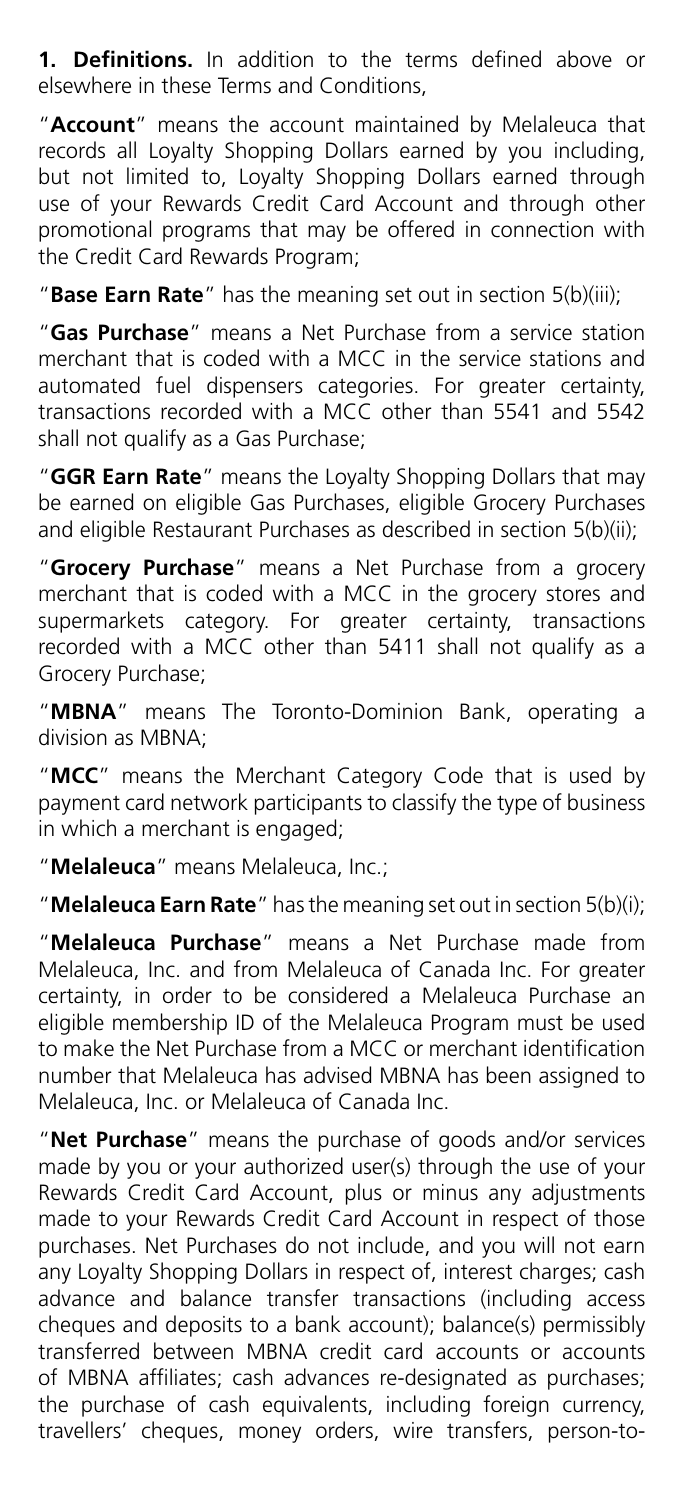person money transfers, bets, lottery tickets or casino gaming chips; unauthorized charges (including those made with a lost, stolen, cancelled or fraudulent Rewards Credit Card Account); credit insurance premiums; over-the-credit-limit fees; and other fees and charges assessed on your Rewards Credit Card Account;

"**Restaurant Purchase**" means a Net Purchase from a restaurant merchant that is coded with a MCC in the eating places and restaurants and fast food restaurants categories. For greater certainty, transactions recorded with a MCC other than 5812 and 5814 shall not qualify as a Restaurant Purchase; and

"**you**" and "**your**" mean the person in whose name MBNA has opened the Rewards Credit Card Account.

**2. Acknowledgement.** The use of your Rewards Credit Card Account will constitute your acknowledgement of, and agreement with, these Terms and Conditions.

**3. Participation Eligibility Requirements.** To be eligible to participate in the Credit Card Rewards Program (i.e., use your Rewards Credit Card Account to earn Loyalty Shopping Dollars under the Melaleuca Program), you must satisfy each of the following conditions:

a) have a Rewards Credit Card Account that is in good standing and has active charging privileges;

b) be a member in good standing of the Melaleuca Program;

c) be a member in good standing of the Credit Card Rewards Program;

d) be an individual (corporations, partnerships and other entities may not participate);

e) reside within Canada; and

f) be of legal age to enter into a binding contract for the province or territory in which you permanently reside.

**4. Credit Card Rewards Program.** The Credit Card Rewards Program is a program that entitles you to earn Loyalty Shopping Dollars under the Melaleuca Program on Net Purchase transactions that are charged to your Rewards Credit Card Account. Loyalty Shopping Dollars will be earned by you and awarded by Melaleuca under the Melaleuca Program through use of your Rewards Credit Card Account in the manner described below. The Melaleuca Program has detailed terms and conditions on, among other matters, the accumulation, redemption and expiration of Loyalty Shopping Dollars. For information on the Melaleuca Program, including its terms and conditions, please visit [www.melaleuca.com.](https://www.melaleuca.com/) It is your sole responsibility to determine the then applicable terms and conditions related to the Melaleuca Program including, but not limited to, accumulation, redemption and expiration of all Loyalty Shopping Dollars.

**5. Loyalty Shopping Dollars.** Loyalty Shopping Dollars will be earned under the Melaleuca Program in relation to the use of your Rewards Credit Card Account in the following manner: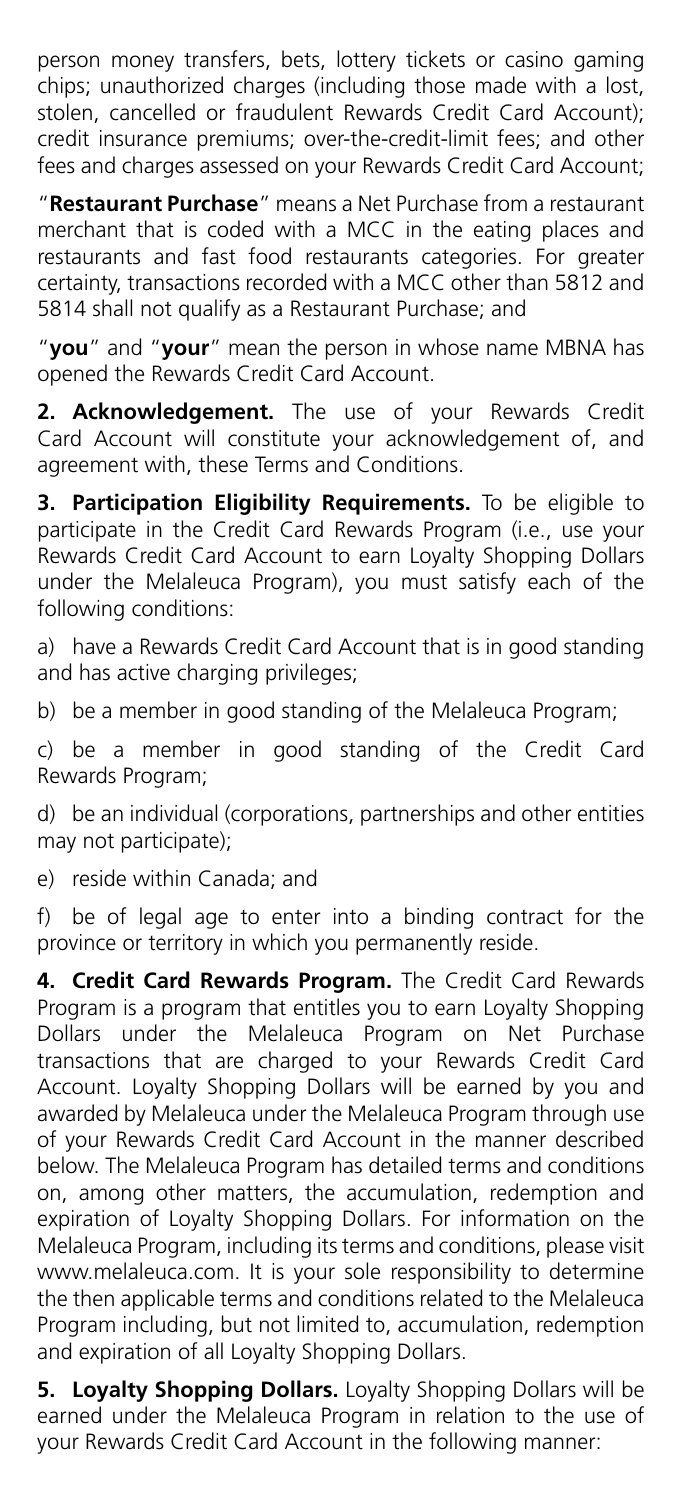- a) Following each calendar month, MBNA will report to Melaleuca:
	- i) the total amount of Net Purchase transaction volume information and the total amount of Melaleuca Purchases, Gas Purchases, Grocery Purchases and Restaurant Purchases for your Rewards Credit Card Account, to enable Melaleuca to calculate and post to your Account the number of Loyalty Shopping Dollars earned through the use of your Rewards Credit Card Account since the previous monthly report was made (or since your enrollment in the Credit Card Rewards Program, whichever period is shorter); and (ii) the total amount of any credits (such as product returns, fraudulent transactions, etc.) of Net Purchases on your Rewards Credit Card Account that occurred during the prior monthly period.
- b) **Earn Rates.** Based on the information provided in subsection 5(a), Melaleuca will award to you the number of Loyalty Shopping Dollars equal to:
	- i) **Melaleuca Earn Rate**: six percent (6%) of the total dollar amount charged to your Rewards Credit Card Account for Melaleuca Purchases during the prior monthly period;
	- ii) **GGR Earn Rate**: four percent (4%) of the total dollar amount charged to your Rewards Credit Card Account for Gas Purchases, Grocery Purchases and Restaurant Purchases during the prior monthly period;
	- iii) **Base Earn Rate**: one percent (1%) of the total dollar amount of all other Net Purchases charged to your Rewards Credit Card Account during the prior monthly period. For greater certainty, the Base Earn Rate shall not be awarded on Melaleuca Purchases, Gas Purchases, Grocery Purchases and Restaurant Purchases.
- c) **Merchant Category Codes.** MBNA does not determine whether merchants correctly identify and bill transactions as being made in each particular MCC. However, MBNA does reserve the right to determine whether Net Purchases qualify for the Melaleuca Earn Rate, the GGR Earn Rate, and the Base Earn Rate. For greater certainty, a Net Purchase may only qualify for either the Melaleuca Earn Rate, the GGR Earn Rate or the Base Earn Rate, and the applicable earn rate is not cumulative or in addition to any other earn rate for any Net Purchase.
	- i) Where a Net Purchase transaction is reversed after Rewards Credit Card Account activity information has been reported to Melaleuca, a reduction will accordingly be made in the Loyalty Shopping Dollars that are provided pursuant to the earn rates set out above. For greater certainty, Melaleuca may, after receiving information provided in subsection 5(a)(ii), adjust the Loyalty Shopping Dollars in your Account for such credits to deduct the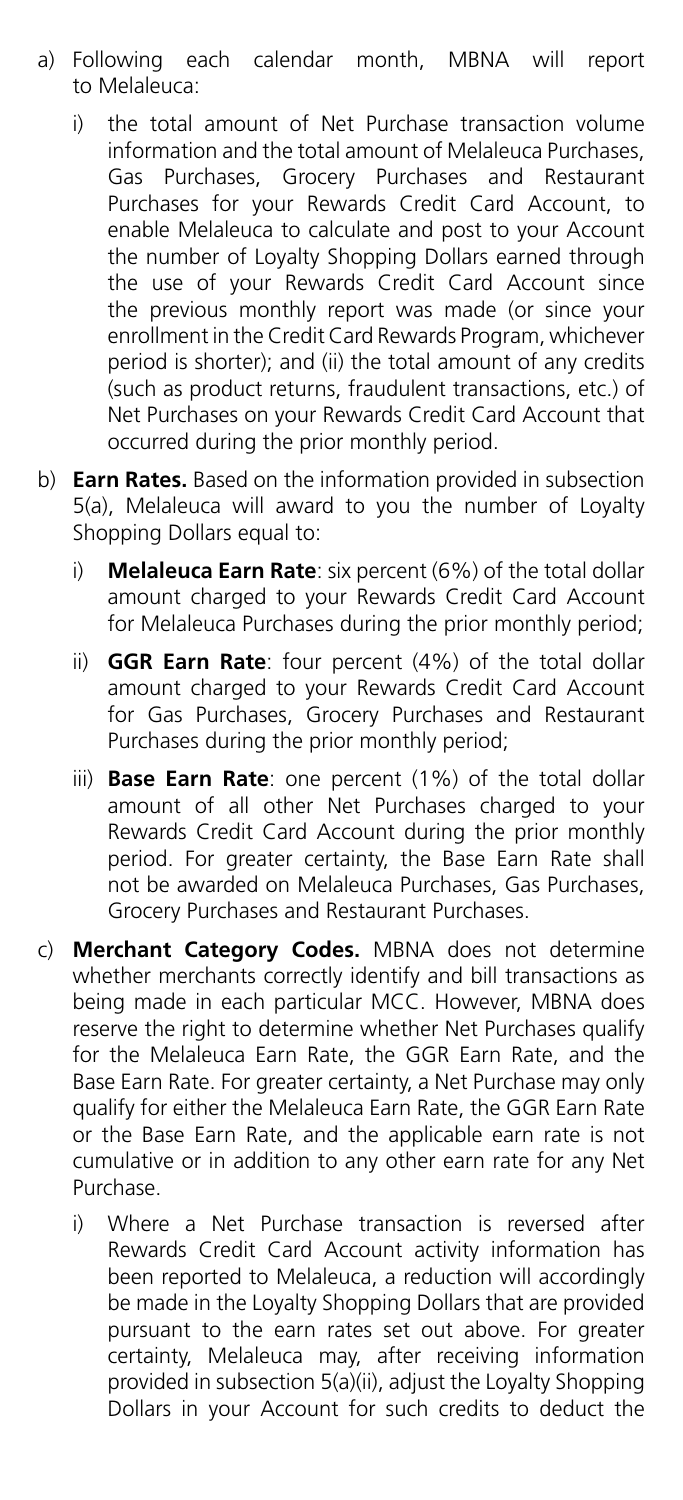number of Loyalty Shopping Dollars previously credited to your Account.

- d) Please allow 4 to 6 weeks for all Loyalty Shopping Dollars to be credited by Melaleuca to your Account. Loyalty Shopping Dollars that have accrued are not earned and available for redemption until they are posted to your Account.
- e) From time to time, you may also have opportunities to earn bonus or promotional Loyalty Shopping Dollars through special offers that will be accompanied by specific rules.
- f) Loyalty Shopping Dollars shall have no independent cash value, and are only redeemable as described in these Terms and Conditions. Loyalty Shopping Dollars cannot be used in partial or total payment of any amount owing in respect of your Rewards Credit Card Account or any other obligations owed by you to MBNA or any of its affiliates. Net Purchase transaction information will only be transmitted by MBNA to Melaleuca in respect of a monthly period if your Rewards Credit Card Account is open and has active charging privileges on the last day of such monthly period. If you convert another credit card account to a Rewards Credit Card Account, any Net Purchase transactions charged to the previous credit card account will not be reported to Melaleuca and you will not be entitled to receive any Loyalty Shopping Dollars in connection with such Net Purchase transactions.
- g) There is no limit on the amount of Loyalty Shopping Dollars that can be earned under the Melaleuca Program in relation to the use of your Rewards Credit Card Account in accordance with these Terms and Conditions. You will not be entitled to earn Loyalty Shopping Dollars under the Melaleuca Program and MBNA will not report to Melaleuca any Net Purchase transaction information relating to transactions that are for business as opposed to personal purposes, or transactions that are fraudulent or otherwise related to illegal conduct or for conduct contrary to your account agreement for your Rewards Credit Card Account or for any other reason as determined by MBNA, in its sole discretion.

**6. Account Information.** Melaleuca will be solely responsible for maintaining the number of Loyalty Shopping Dollars accumulated by you under the Melaleuca Program. You understand that MBNA does not award Loyalty Shopping Dollars and has no responsibility or liability for any aspect of the Melaleuca Program. You should contact Melaleuca in any manner set out below to make inquiries about the Melaleuca Program and/or the status and balance of your Account. Your Rewards Credit Card Account statement will not show any details regarding Loyalty Shopping Dollars earned, accrued and/or redeemed under the Melaleuca Program.

**7. Inquiries.** To make inquiries about the Credit Card Rewards Program or your Rewards Credit Card Account, contact MBNA by: (i) telephone at 1-888-876-6262 (toll-free – 24-hour service); or (ii) mail at P.O. Box 9614, Ottawa, Ontario K1G 6E6. To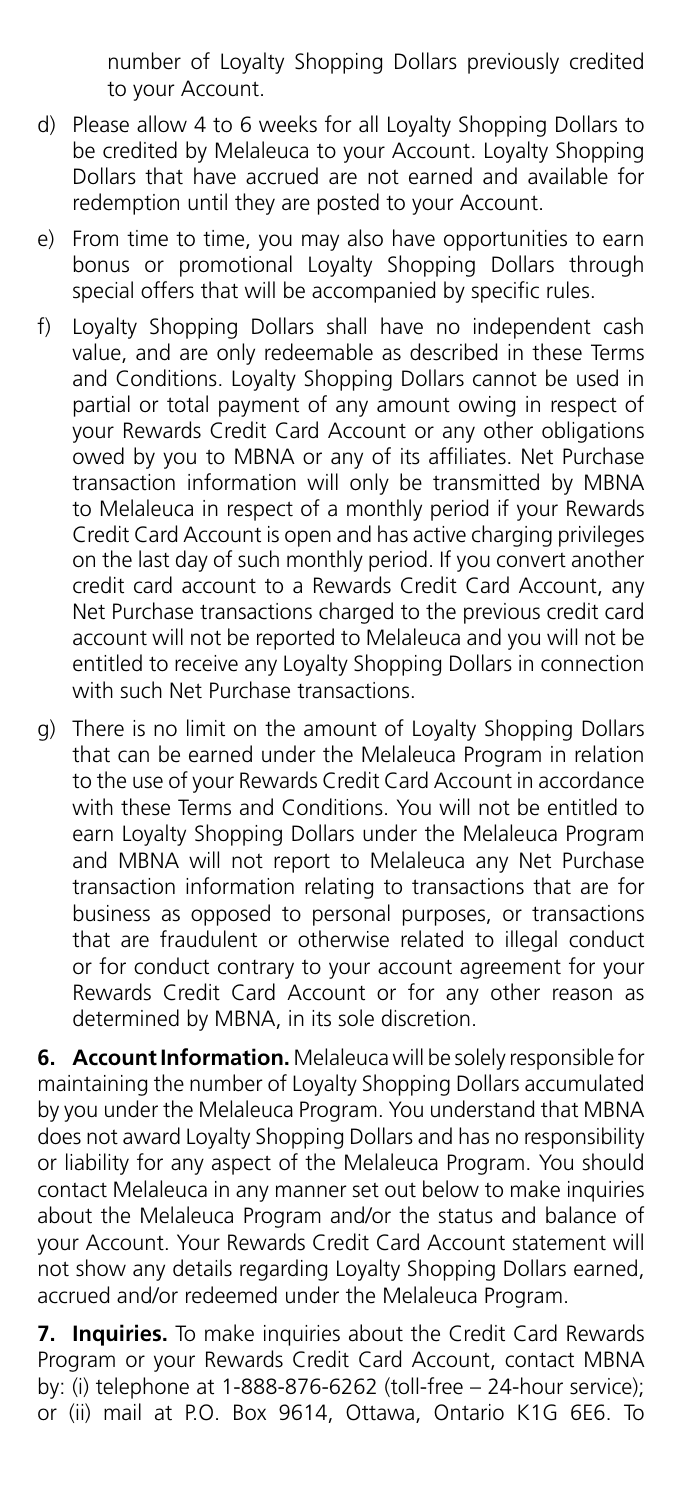make inquiries about the Melaleuca Program or your Account, contact Melaleuca by: (i) telephone at 1-800-282-3000; or (ii) mail at Melaleuca, Inc., 4609 West 65th South, Idaho Falls, ID 83402 U.S.A.

**8. Redemption.** All redemptions of Loyalty Shopping Dollars can only be made through Melaleuca in accordance with the terms and conditions of the Melaleuca Program. The Melaleuca Program has detailed terms and conditions on, among other matters, the accumulation, redemption and expiration of Loyalty Shopping Dollars. For information on the Melaleuca Program, including its terms and conditions, please visit [www.melaleuca.com.](https://www.melaleuca.com/) It is your sole responsibility to determine the applicable terms and conditions related to the Melaleuca Program, including, but not limited to, terms and conditions on the accumulation, redemption and expiration of Loyalty Shopping Dollars.

**9. No Responsibility.** MBNA and its affiliates are not liable or responsible for any aspect of the Melaleuca Program, including, but not limited to, the awarding, accumulation and/or redemption of Loyalty Shopping Dollars and you agree to release MBNA, its affiliates and their respective directors, officers, employees and agents from any and all claims in respect of damages or losses you may suffer due to non-compliance with the terms and conditions of the Melaleuca Program, the awarding and accumulation of Loyalty Shopping Dollars and/or any redemption policies of Melaleuca.

**10. Tax.** You are solely responsible for any personal tax liability arising from your participation in the Credit Card Rewards Program. You should consult with your personal tax advisor in order to determine any personal tax consequences. You understand and agree that MBNA will not issue tax receipts in respect of the Credit Card Rewards Program. You hereby agree to release MBNA and its respective affiliates, directors, officers, employees and agents from any and all claims in respect of any tax liability resulting from your participation in the Credit Card Rewards Program.

**11. Interpretation and Disputes.** Any interpretations, questions or disputes regarding the Credit Card Rewards Program shall be resolved at the sole discretion of MBNA and all decisions made by MBNA shall be final. Any interpretations, questions or disputes regarding the Melaleuca Program shall be resolved at the sole discretion of Melaleuca and all decisions made by Melaleuca shall be final.

**12. Privacy.** You consent and authorize MBNA, its affiliates, agents and any non-affiliated third party service providers with whom any of the foregoing contract in order to manage the Credit Card Rewards Program, to share information about you, your Rewards Credit Card Account and the Credit Card Rewards Program as necessary to effect, administer, enforce, service or fulfill the terms of the Credit Card Rewards Program. Examples of information that may be shared may include, but are not limited to, name, address, telephone number, purchase and transaction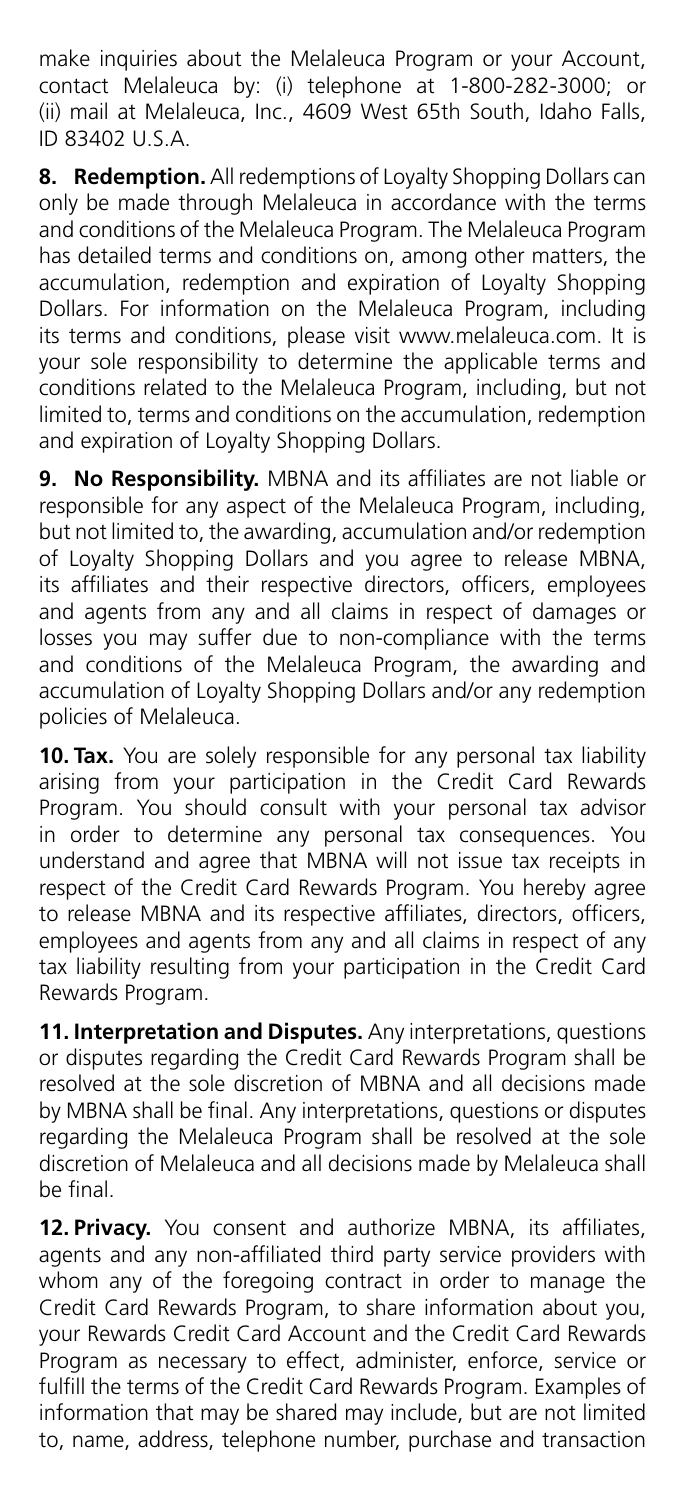value and specific information necessary for administering the Credit Card Rewards Program, rebate programs, contests and/ or other promotional offers, to better develop our relationship with you and to develop products that may be of interest to you. To obtain more information about MBNA's privacy terms as they relate to the division operating as MBNA, please visit our website at [www.mbna.ca/privacy.](https://www.mbna.ca/privacy/)

**13. Amendments to Credit Card Rewards Program.** The Credit Card Rewards Program and its benefits are offered at the sole discretion of MBNA.

a) **Provinces and Territories excluding Québec:** This section 13(a) applies only to the residents of the Provinces and Territories of Canada excluding Québec.

You understand and agree that MBNA may amend these Terms and Conditions, in whole or in part, at any time with or without notice, provided, however, that MBNA will send notice to your address shown in our records at the time the notice is sent (which may include posting updated changes to our website or to your email address, or by providing notice of the changes with your monthly statement) if any of these Terms and Conditions are amended to impact: (i) eligibility requirements to participate in the Credit Card Rewards Program; (ii) earning Loyalty Shopping Dollars or any other rewards (including introducing or changing a limit on the number of Loyalty Shopping Dollars that can be earned); (iii) terms above on Account Information and how to redeem Loyalty Shopping Dollars; (iv) fees related to the Credit Card Rewards Program, including the introduction of new fees; and (v) transferring, forfeiting or expiring Loyalty Shopping Dollars or any other rewards.

- b) **Province of Québec:** This section 13(b) applies to Québec residents only. We may amend these Terms and Conditions regarding:
	- he eligibility requirements to participate in the Credit Card Rewards Program
	- earning Loyalty Shopping Dollars or any other rewards (including introducing or changing a limit on number of Loyalty Shopping Dollars that can be earned)
	- terms above on Account Information and how to redeem Loyalty Shopping Dollars
	- fees related to the Credit Card Rewards Program, including the introduction of new fees
	- transferring, forfeiting or expiring Loyalty Shopping Dollars or any other rewards
	- benefits under the Credit Card Rewards Program
	- management of your Account
	- obligations and liabilities (including related to taxes) under the Credit Card Rewards Program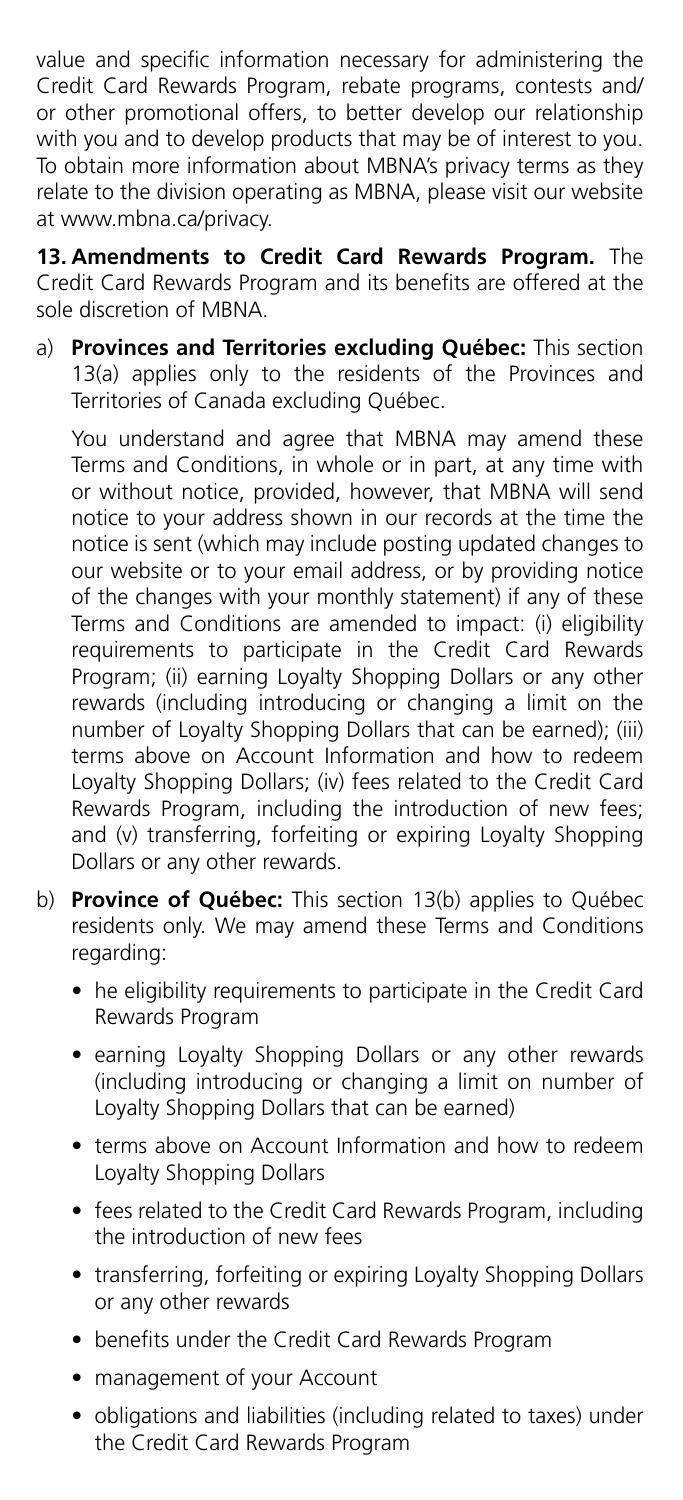- how we may change or terminate the Credit Card Rewards Program
- ownership of the Credit Card Rewards Program
- communication between us and you and the management of personal information in relation to the Credit Card Rewards Program
- any other term and condition of the Credit Card Rewards Program

If any such amendment pertains to an essential element of these Terms and Conditions, we will send a clear and legible written notice to your address shown in our records at the time the notice is sent, between the **60**th and the **90**th day before the amendments come into force, setting out the new clause only, or the amended clause and the clause as it read formerly, and the date of the coming into force of the amendment. Any other amendment may be made by us at any time, with or without notice, and any such notice may be provided by posting updated changes to our website or to your email address, or by providing notice of the amendments with your monthly statement.

**14. Termination.** MBNA may suspend or terminate the Credit Card Rewards Program at any time upon written notice to you. Any violation of these Terms and Conditions by you may result in liability for damages, and/or termination of your Credit Card Rewards Program eligibility.

## **15. Disqualification/Forfeiture of Points.**

- a) MBNA reserves the right to disqualify anyone from participation in the Credit Card Rewards Program, refuse to report Net Purchase transaction information to Melaleuca and/or close your Rewards Credit Card Account if, in MBNA's sole discretion, you, or any other person(s) using your Rewards Credit Card Account, have breached these Terms and Conditions, including, but not limited to acts of fraud or abuse.
- b) If you voluntarily close your Rewards Credit Card Account, any unreported Net Purchase transaction information as of the date of closure will be reported to Melaleuca for the purpose of Melaleuca's determination of Loyalty Shopping Dollars earned.
- c) If MBNA closes your Rewards Credit Card Account, whether due to fraud, abuse, non-payment, non-renewal, death or for any other reason, MBNA shall not be required to report to Melaleuca any unreported Net Purchase transaction information as of the date of closure.

**16. Waiver.** No delay or omission by MBNA in exercising any right or remedy contained in these Terms and Conditions shall operate as a waiver of any of such rights and remedies nor shall it be interpreted as such. MBNA may, in its sole discretion, deviate from the strict observance, performance or compliance by you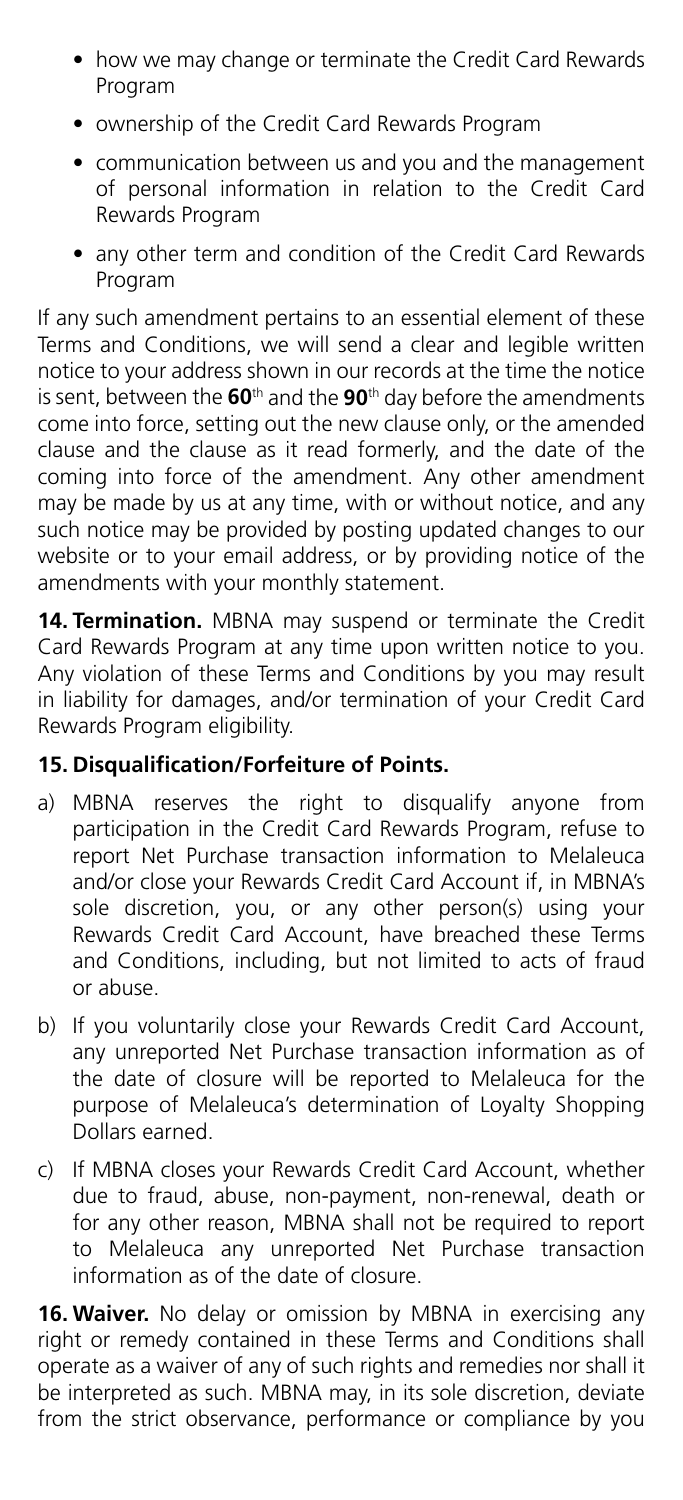of any of these Terms and Conditions. Such deviations shall not alter, affect or prejudice any of MBNA's other rights or remedies and shall only be effective in the specific instance and for the specific purpose for which it was given and shall be deemed not to be a waiver of any other of MBNA's rights or remedies as a result of any other breach of these Terms and Conditions.

**17. Indemnification.** You agree to hold MBNA and its directors, officers, agents, employees, affiliates, successors and assigns (collectively, the "**MBNA Indemnitees**") harmless from and against all liability, causes of action, penalties, costs and claims, and will reimburse the MBNA Indemnitees' reasonable and actual expenses incurred in connection therewith (including legal fees and costs) arising from or related to your participation in the Credit Card Rewards Program and the Melaleuca Program, including, but not limited to, any delay, cancellation or failure by Melaleuca to award Loyalty Shopping Dollars or honour for any reason whatsoever any redemption transaction or other products promised to you upon the redemption of Loyalty Shopping Dollars, and any damages, injuries or disabilities suffered through use or consumption of any products obtained upon the redemption of Loyalty Shopping Dollars. You further agree that MBNA's liability to you in respect of Loyalty Shopping Dollars ends upon MBNA reporting Net Purchase transaction information to Melaleuca as set out under these Terms and Conditions. You also agree that any recourse you may have in respect of a failure on the part of any person or entity to deliver the products promised shall be solely as between you and such other person or entity.

**18. Address Changes.** It is your sole responsibility to promptly advise MBNA of any changes to your mailing address or other contact information. MBNA shall not be responsible for any lost, misdirected or delayed mail or other communications or any consequences thereof and you agree to release MBNA and its affiliates, directors, officers, employees and agents from any and all claims in respect of losses or damages resulting therefrom.

**19. Not Affiliated.** MBNA and Melaleuca are not affiliated in any manner and are not agents, representatives, partners, joint ventures or employees of each other and neither party has the power to obligate or bind the other party. The Credit Card Rewards Program, the Rewards Credit Card Account and the Melaleuca Program are each independent of the others. MBNA makes no representation as to the Melaleuca Program and MBNA does not offer, endorse or guarantee any of the goods, services, information or recommendations provided by third parties to you in relation to such program.

**20. Liability.** None of MBNA or any of its affiliates, directors, officers, employees or agents will be liable to you for any action any of them take or fail to take in connection with the Credit Card Rewards Program and/or the Melaleuca Program or any changes in, or termination of, the Credit Card Rewards Program and/or the Melaleuca Program. MBNA, together with all of its affiliates, shall not be liable for any damages (including direct, indirect,